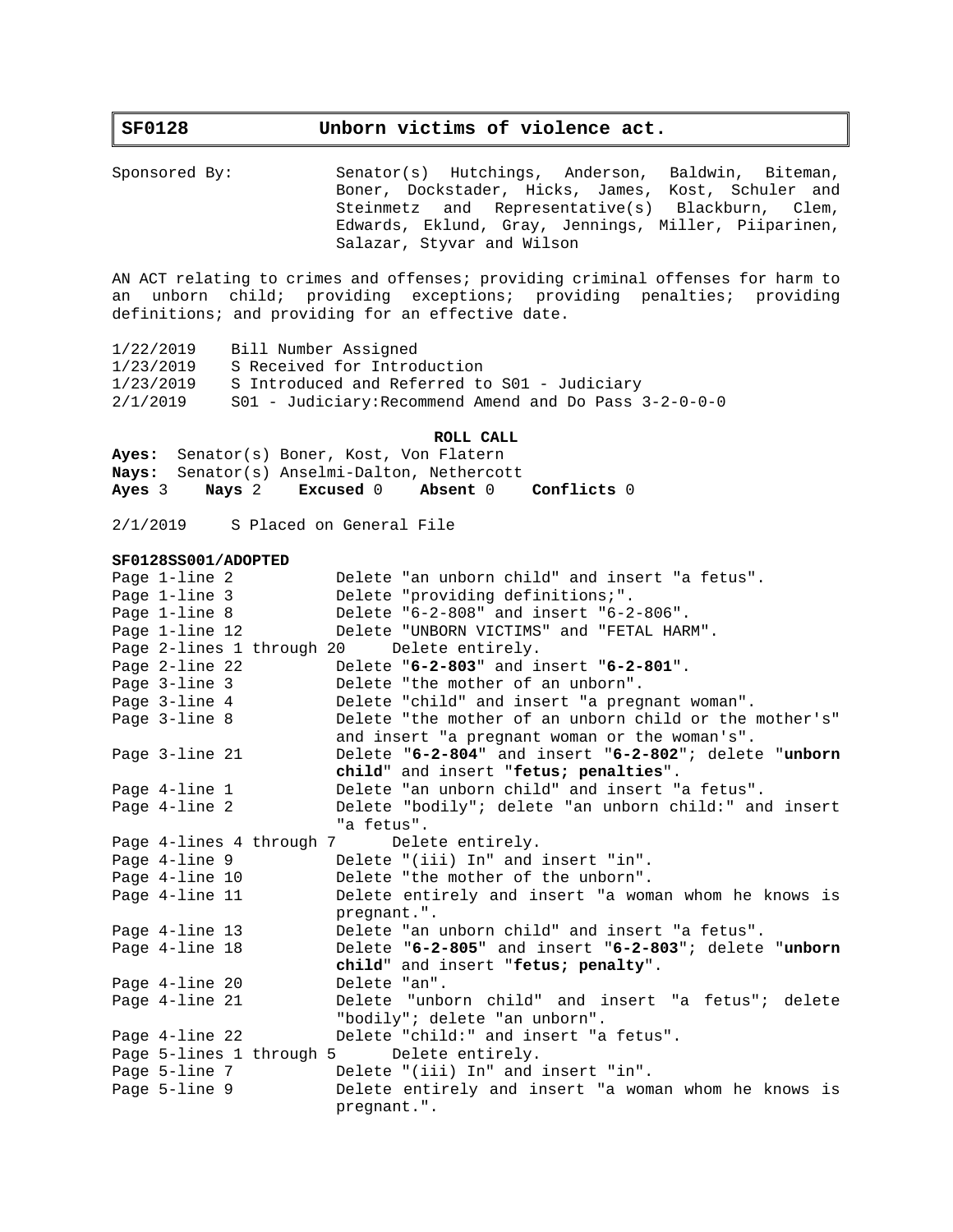Page 5-line 11 Delete "an unborn child" and insert "a fetus". Page 5-line 14 Delete "**6-2-806**" and insert "**6-2-804**"; delete "**unborn child**" and insert "**fetus**". Page 5-line 15 Delete "**penalties**" and insert "**penalty**". Page 5-line 17 Delete "an unborn child" and insert "a fetus". Page 5-line 18 Delete "an unborn child" and insert "a fetus". Page 5-line 21 Delete "unborn child" and insert "fetus". Page 6-line 1 After "Kill" delete balance of line. Page 6-line 2 Delete "other person" and insert "a woman whom he knows is pregnant". Page 6-line 4 Delete "an unborn child" and insert "a fetus". Page 6-line 5 Delete "life imprisonment". Page 6-line 6 Delete entirely and insert "imprisonment in the penitentiary for not less than forty (40) years.". Page 6-line 8 Delete "**6-2-807**" and insert "**6-2-805**"; delete "**unborn child**" and insert "**fetus**". Page 6-line 9 **Delete "penalties**" and insert "**penalty".**<br>Page 6-line 11 Delete "an unborn child" and insert "a f Delete "an unborn child" and insert "a fetus". Page 6-line 12 Delete "an unborn child" and insert "a fetus". Page 6-line 14 Delete "bodily". Page 6-line 15 Delete "the unborn child;" and insert "a fetus; or". Page 6-line 18 After "injury to" delete balance of line and insert "a woman whom he knows is pregnant.". Page 6-lines 19 through 22 Delete entirely. Page 7-line 1 Delete "an unborn child" and insert "a fetus".<br>Page 7-line 3 Delete ", or during life" and insert "nor mo Delete ", or during life" and insert "nor more than forty (40) years". Page 7-line 5 Delete "**6-2-808**" and insert "**6-2-806**"; delete "**unborn child**" and insert "**fetus; penalty**". Page 7-line 7 Delete "an unborn". Page 7-line 8 Delete the first "child" and insert "a fetus"; delete "an unborn child" and insert "a fetus". Page 7-line 9 Delete ", either:". Page 7-line 11 Delete entirely. Page 7-line 13 Delete "(ii) Involuntarily" and insert "involuntarily". Page 7-line 16 After "<u>manslaughter</u>" insert "<u>of a fetus</u>". Page 8-line 10 Delete "unborn child, as defined in". Page 8-line 11 Delete "W.S. 6-2-802(a)(iii)" and insert "a fetus". Page 9-line 1 Delete "unborn child" and insert "a fetus". Page 9-line 6 Delete "unborn child" and insert "a fetus". Page 9-line 9 Delete "unborn". Page 9-line 10 Delete "child" and insert "a fetus". NETHERCOTT, CHAIRMAN

## **SF0128SW001/ADOPTED**

Delete the Senate standing committee amendment (SF0128SS001/A) entirely and further amend as follows: Page 1-line 3 After "definitions;" insert "repealing provisions;". Page 1-line 8 Delete "6-2-808" and insert "6-2-806". Page 2-line 8 The Delete "As used in this act" and insert "For the purposes of this act addressing murder, manslaughter and homicide by vehicle". Page 2-line 10 After "means" delete "the fecundation of the ovum". Page 2-line 11 Delete entirely and insert "as defined in W.S.  $35-6-101(a)(iii):"$ . Page 2-lines 13 and 14 Delete entirely. Page 2-line 16 Delete "(iii)" and insert "(ii)".